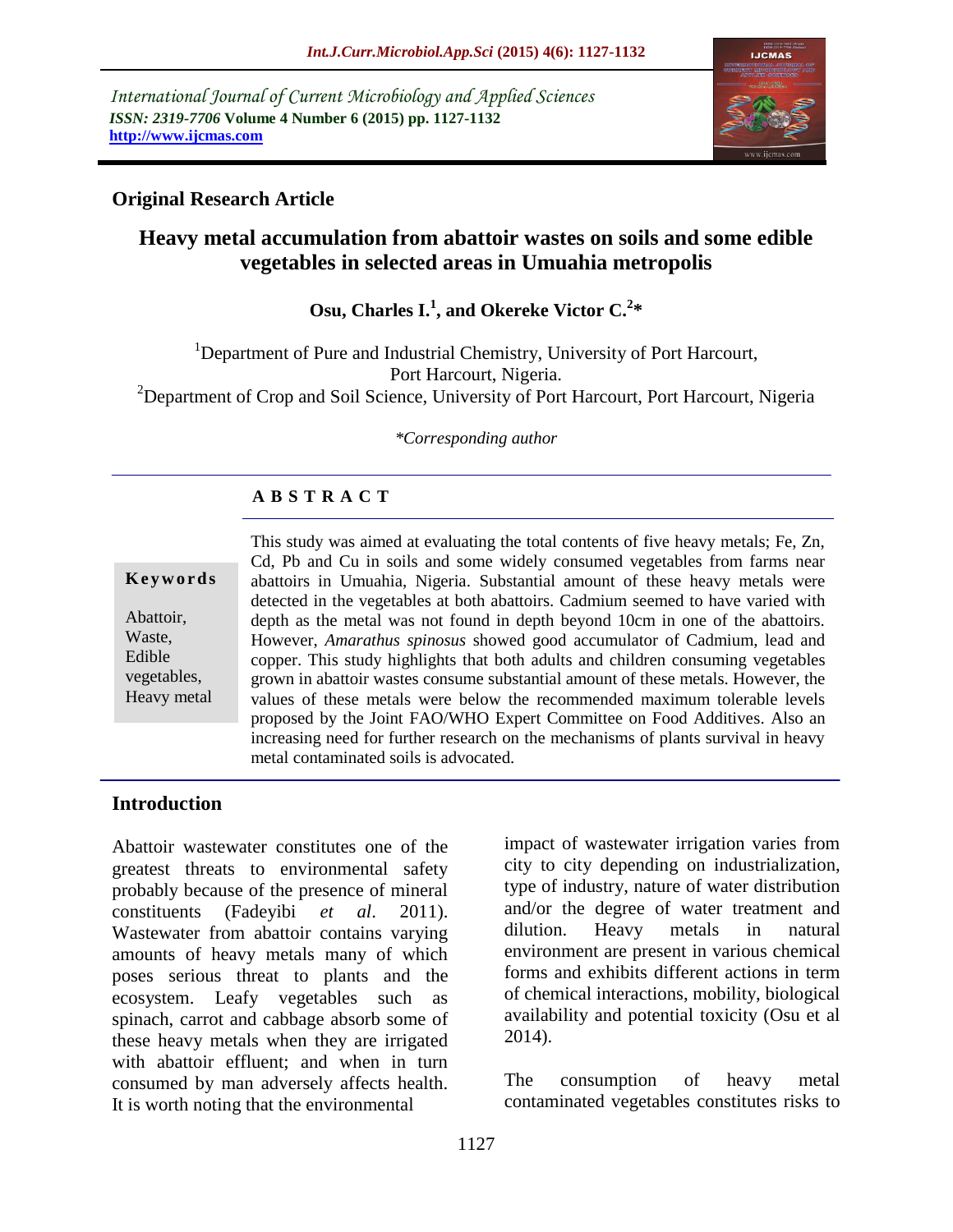both humans and animals (Sajjad et al2009). Vegetables can become contaminated with heavy metals when grown on soils contaminated by vehicular exhaust, industrial activities, abattoir waste and other agricultural activities (Cui et al 2004; Fadeyibi et al 2011; Osu and Ogoko, 2014). However, the level of heavy metals in vegetables and soils and their risk to humans are of great public concern (Xie et al. 2006; Wang et al. 2008; Osu and Ogoko, 2014). According to Iyengar and Nair, (2000) and Turkdogan et al.(2003), the intake of heavy metal-contaminated food can seriously reduce some vital nutrients in the body that are further responsible for decreasing immunological defences, intrauterine growth retardation, decreased psycho-social faculties, disabilities associated with malnutrition and high prevalence of upper gastrointestinal cancer rates.However, Muchuweti et al. (2006) observed that too much accumulation of heavy metals in agricultural soils through wastewater irrigation may in addition to soil contamination, also lead to elevated heavy metal uptake by crops, and thus affecting the quality and safety of food. Also, plants show varying degrees of reaction to the increasing toxic effects of heavy metal concentrations in soil, depending on the sensitivity of plants exposure intensity and chemical constituents. Some plant species are killed while some on the contrary are stimulated by these elements. Some plant species (metallophytes) have developed tolerance towards metals, and others (hyper accumulators) are characterized by the capacity to accumulate high quantities of metals in their tissues.

Similarly, it has been showed that cadmium accumulates mostly in lettuce, spinach, cereal, cabbage, than in tomatoes, corn, or sweet pea, while *Verninia amydalina, Telfera occidendalis,* and *Amarathus* 

*spinosus* have been shown to be good accumulators of Lead and Copper (Osu and Ogoko 2014). However, Cadmium and Lead present a risk for human health because they are non-degradable pollutants, having a large spectrum of effects (e.g., nervous or digestive system disturbances and carcinogenic effects), especially in young children (Li et al 2004). In most cases, the main route of exposure is through dietary intake (Calderon et al 2003; Roychowdhury et al2003). This study therefore evaluated the level of heavy metal (Fe, Zn, Cd, Pb and Cu) contamination of soil and selected edible vegetables (*Vernonia amydalina, Telfera occidendalis and Amaranthus spinosus)* which can result from the effects of wastes from abattoirs.

# **Materials and Methods**

# **Sample collection and preparation**

Samples from soil and some edible vegetables were collected from fields around two abattoirs in Umuahia, Abia State Nigeria, in August - September, 2014. The edible vegetables included; *Vernonia amydalina, Telfera occidendalis* and *Amaranthus spinosus*. Soil samples were collected at different depth using soil augar and labeled  $A_1, A_2, A_3$  and  $B_1, B_2$  and  $B_3$ . A and B represent the sampling sites; Ubakala and Ibekuabattoirs respectively, where 1,2 and 3 represent the different soil depths of 0  $-10$  cm, 10- 20 cm and 20 - 30 cm, respectively. Plant samples were labeled a, b and c which represent the edible vegetables; *Vernonia amydalina, Telfer aoccidendalis* and *Amaranthus spinosus,* respectively. The soil samples were air dried, ground into fine powder using pestle and mortar and sieved with 2mm mesh. The leaves of the plant samples were rinsed immediately after collection with sterile distilled water to remove any contaminant on the plant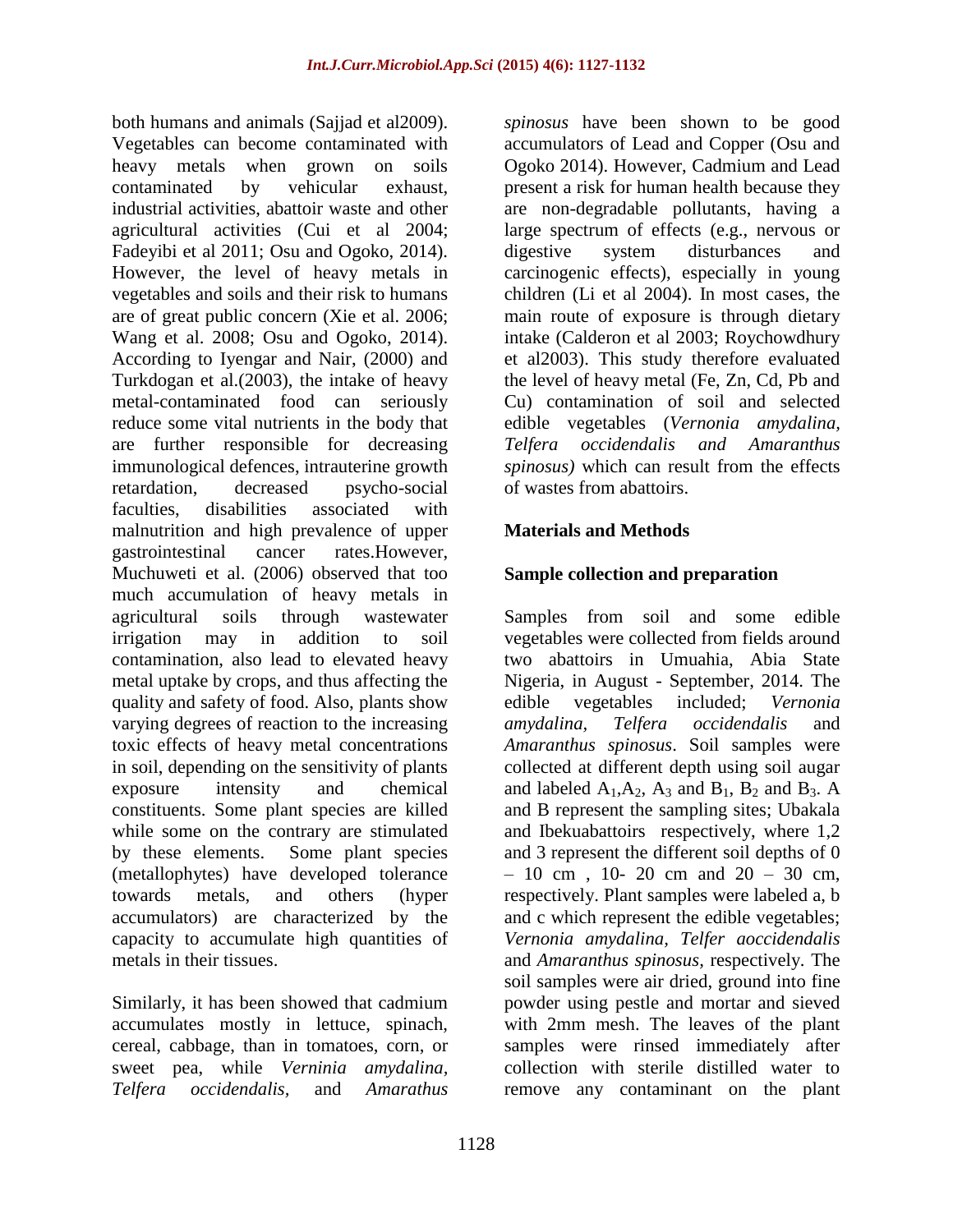surfaces, blotted with tissue paper, and weighed. The samples were also airdried, chopped up, macerated and sieved using 2mm mesh.

### **Heavy metal analysis for the soil samples**

The method of Lokeshwari and Chandrappa, (2006) was adopted in heavy metal analysis. 2 g each of the samples was put into 250 mL glass beaker and digested with 8 mL of aqua regia on a sand bath for 2 hours. After evaporation to dryness, the samples were dissolved with 10 mL of 2 % nitric acid, filtered and then diluted to 50 mL with distilled water. The filtrate was then used for heavy metals analysis using atomic adsorption spectrophotometer UNICAM SOLAAR 32. The soil samples were analyzed for the following heavy metals; Iron (Fe), Zinc (Zn), Cadmium (Cd), Lead (Pb) and Copper (Cu).

### **Heavy metal analysis for the plant samples**

Dry plant samples were wet- ashed using HNO<sub>3</sub>: H<sub>2</sub>SO<sub>4</sub>: HClO<sub>4</sub> (10:1:4 v/v), filtered and then dilute to 50 mL with distilled water. The filtrate was then used for heavy metals analysis using atomic adsorption spectrophotometer UNICAM SOLAAR 32. The plant samples were also analyzed for Iron (Fe), Zinc (Zn), Cadmium (Cd), Lead (Pb) and Copper (Cu).

### **Results and Discussion**

Abattoir wastes have led to changes in some soil physiochemical characteristics and heavy metal uptake by vegetables. The change in soil pH is influenced by these wastes, and the soil pH has a great influence on the mobility and bioavailability of heavy metals (Nigam et al. 2001).Probably, continuous deposition of abattoir wastes

elevates the level of heavy metals in the soils and in edible vegetables. Accumulation of heavy metal by vegetables is a cause of serious concern due to the potential public health impacts (Bi et al. 2006; Cui et al., 2005).

In Table 1, it was found that the concentration of metals in the soils from sampling site A analysis ranged from 0.5 - 2.9 mg/kg, Pb; 0.06 - 1.9 mg/kg, Cd; 16.9 - 254.5 mg/kg, Fe; 0.05 - 1.7 mg/kg, Zn; 2.3– 14.1mg/kg, Cu.Data from sampling site B showed that the concentration of metals ranged from 0.001 - 1.1mg/kg, Pb; 13.7– 86.3mg/kg, Fe; 0.2–4.1mg/kg, Zn; 1.7- 17.4 mg/kg, Cu; (Table 2).Cadmium seemed to have varied with depth as the metal was not found in depth beyond 10cm in this sampling site. The normal lead content in soil is 18 - 36 mg kg-1 as it is specified in the European legislation. Copper remains in the area where it was distributed because it forms compounds to the organic matter of the soil. If the content exceeds 20 mg kg-1, the effect of copper upon the plant is toxic (Lato et al., 2012).

The result also showed that the heavy metal concentrations in the edible vegetables varied greatly in Table 3 and Table 4. Lead was higher (0.34 mg/kg) in *Amarathus spinosus* for soil B and lower (0.03 mg/kg) for soil A. Copper was higher (9.01 mg/kg) in *Amarathus spinosus* for soil B and lower (4.4 mg/kg) in *Telfera occidendalis* for soil B. No trace of Nickel was detected in all the plant samples. However, the result obtained in this study was lower than that obtained by Lato et al. 2012 and Osu and Ogoko, 2014 and thus reveals that the heavy metal concentration in plant samples could vary with sampling sites and human activities.Sharma et al. (2007) observed lower metal concentrations, detected in the plants grown in wastewater-irrigated soils in India.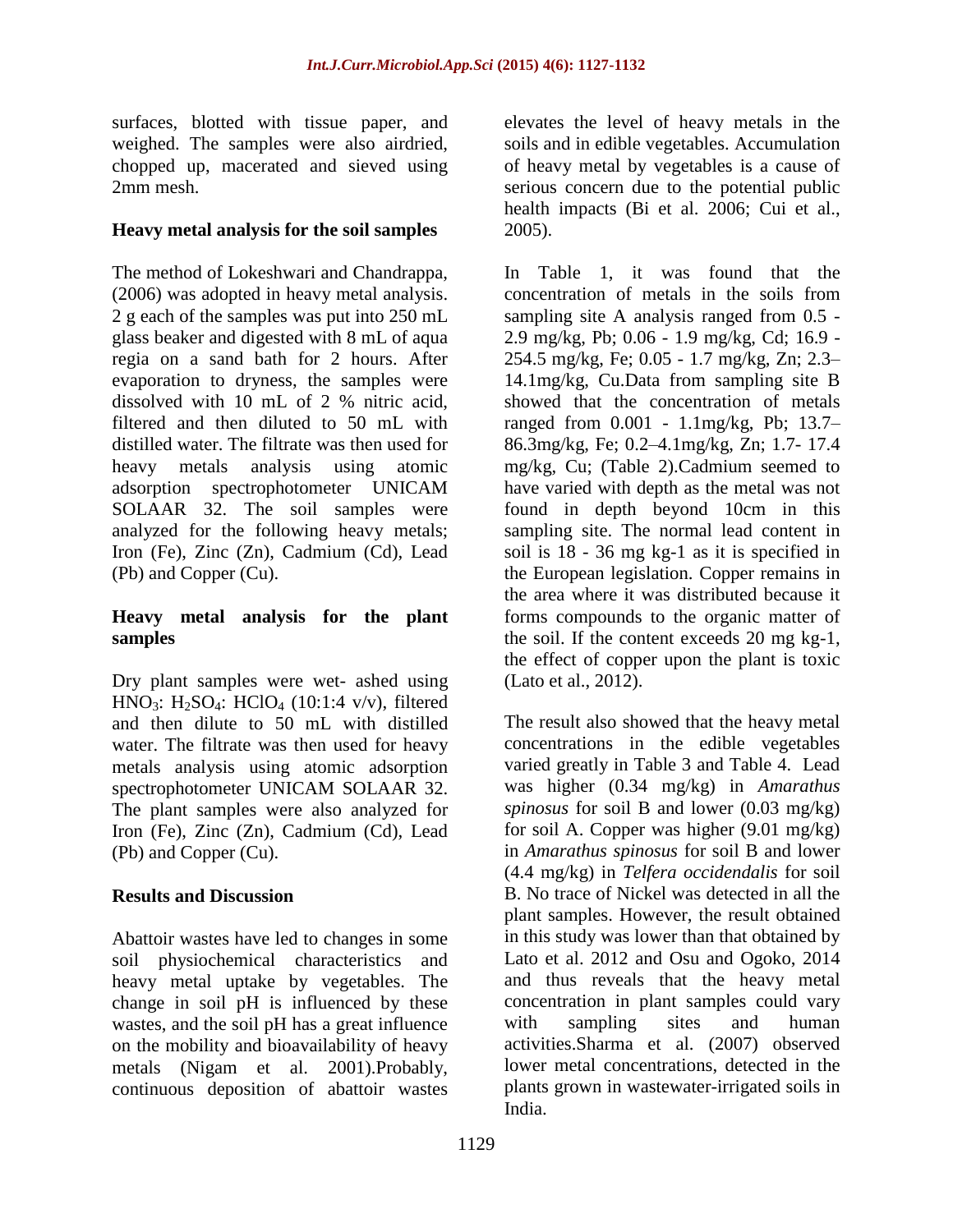#### *Int.J.Curr.Microbiol.App.Sci* **(2015) 4(6): 1127-1132**

| <b>Parameters</b> | $0 - 10$ cm      | $10 - 20$ cm     | $20 - 30$ cm     |
|-------------------|------------------|------------------|------------------|
| Fe                | $254.5 \pm 1.02$ | $213.0 \pm 1.01$ | $16.91 \pm 0.2$  |
|                   | $1.68 \pm 0.002$ | $0.18 \pm 0.004$ | $0.05 \pm 0.003$ |
| Cd                | $1.9 \pm 0.002$  | $0.3 \pm 0.002$  | $0.06 \pm 0.1$   |
| Pb                | $2.9 \pm 0.002$  | $2.9 \pm 0.003$  | $0.5 \pm 0.01$   |
|                   | $\pm 0.002$      | $5.9 \pm 0.02$   | $2.3 \pm 0.003$  |

#### **Table.1** Concentrations of heavy metals (mg/L) in soils from Abattoir A

#### **Table.2** Concentrations of heavy metals (mg/L) in soils from Abattoir B

| Parameters | $0 - 10$ cm     | $10 - 20$ cm     | $20 - 30$ cm     |
|------------|-----------------|------------------|------------------|
| Fe         | $86.3 \pm 1.1$  | $13.7 \pm 0.76$  | $17.6 \pm 0.1$   |
| $z_n$      | $4.1 \pm 0.01$  | $0.76 \pm 0.001$ | $0.2 \pm 0.01$   |
|            | $2.4 \pm 0.1$   |                  |                  |
| Ph         | $0.5 \pm 0.001$ | $1.1 \pm 0.001$  | $0.001 \pm 0.01$ |
|            | $17.4 + 07$     | $1.8 \pm 0.13$   | $7 + 0.2$        |

**Table.3** Concentrations of heavy metals (mg/kg) in edible vegetables from Abattoir A

| Parameters   |     |     |      |
|--------------|-----|-----|------|
| Fe           | U., |     | 5.84 |
|              |     |     |      |
|              | ∪.∪ | ◡.↩ |      |
| $\mathbf{D}$ | ◡ - | ∪.J |      |
|              |     | -   | -64  |

Where; a = *Vernoniaamydalina; b = Telferaoccidendalis*and c = *Amaranthusspinosus*

**Table.4** Concentrations of heavy metals (mg/kg) in edible vegetables from Abattoir B

| Parameters     |      |      |      |
|----------------|------|------|------|
| Fe             | 14.J | 5.45 |      |
| $\overline{ }$ |      |      |      |
|                |      | 0.87 |      |
| ורז            |      |      | 0.34 |
|                |      |      |      |

Where; a = *Vernoniaamydalina; b = Telferaoccidendalisand c = Amaranthusspinosus* 

The authors observed increased in the contamination of Cd, Pb, and Ni in edible portion of vegetables from treated and untreated wastewater for irrigation, thus causing long term potential health risk.

However, Arora et al (2008) advocated constant monitoring of heavy metals from effluents and sewage, in vegetables and in other food materials as measures to prevent excessive build-up of heavy metals in the food chain.The heavy metal concentrations in the vegetables, particularly, Cu, Pb, and Zn were lower generally lower.

*Amarathus spinosus* showed good accumulator of Cadmium, lead and copper. The values of heavy metals in the studied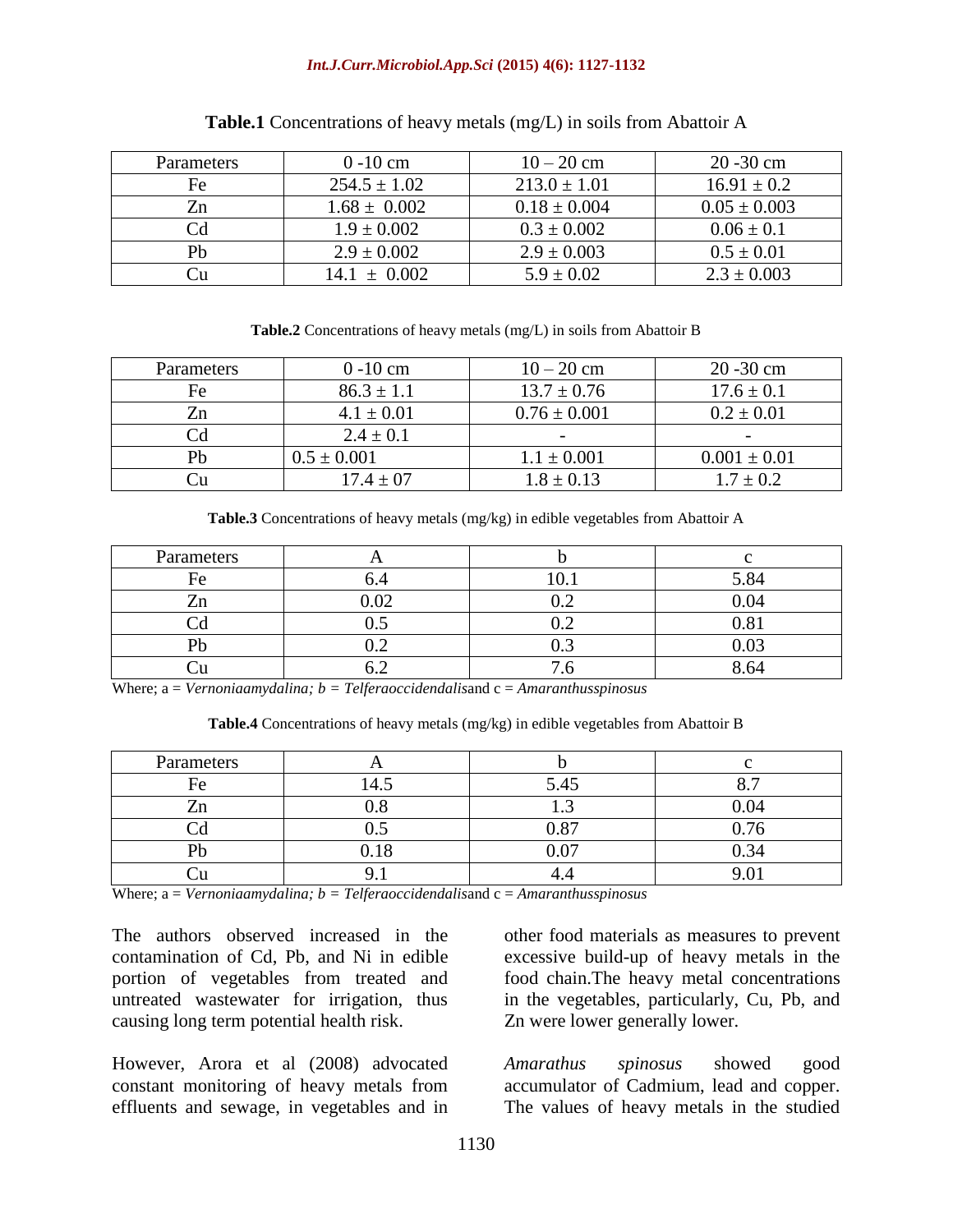vegetables are of great concern to consumers eating vegetable products obtained on these lands. In general the results indicated that none of the plant species were identified as hyper accumulator because all species accumulated Pb, Cu, Zn, Fe and Cd less than 1000 mg/kg. The results of study showed an increasing need for further research on the mechanisms of plants survival in heavy metal contaminated soils. Adherence to standards for heavy metal contamination of soil and irrigation water may not ensure safe food as shown by some researcher. However, studies are needed to determine the growth performance, biomass production and metal accumulation of these vegetables in heavy metal contaminated soils for their better management and conservation.Assessment of the health risk of any chemical contaminant is important to evaluate the level of exposure by measuring thecourses of exposure of a contaminant to the target organisms. There are various possible exposure pathways of contaminants to humans but the food chain is one of the most important pathways. Edible vegetables were shown to be contaminated with heavy metals and the consumption of such vegetables could cause risk to human health. However, in the study area, the vegetables produced are eitherconsumed directly or sold in the local urban markets thus a concern for consumers.

### **References**

- Arora, M., Kiran, B., Rini, S., Rini, A., Kaur, B., Mittal, N. 2008.Heavy metal accumulation in vegetables irrigated with water from different sources. Food Chemistry 111(4): 811- 815.
- Bi, X., Feng, X., Yang, Y., Qiu, G., Li, G., Li, F., Liu, T., Fu, Z., Jin, Z., 2006.Environmental contamination of heavy metals from zinc smelting

areas in Hezhang County, western Guizhou, China. Environment International 32: 883-890.

- Calderon J, Ortiz-Perez D, Yanez L, Diaz-Barriga F, 2003.Human exposure to metals.Pathways of exposure, biomarkers of effect, and host factors.Ecotoxicology and Environmental Safetya. 56(1): 93– 103.
- Cui, Y.L., Zhu, R.H., Zhi, R.H., Chen, Y.Z., Huang, D.Y., Qiu, Y. 2004. Transfer of metals from soils to vegetables in an area near a smelter in Nanning, China, Environmental. International 30: 785-791.
- Cui, Y.J., Zhu, Y.G., Zhai, R., Huang, Y., Qiu, Y., Liang, J., 2005. Exposure to metal mixtures and human health impacts in a contaminated area inNanning, China. Environment International 31: 784-790.
- Fadeyibi, A., Halilu A., Osunde, Z. D. 2011. Analysis Of Physicochemical Properties Of Abattoir Wastewater For Irrigation In Minna, Niger State Continental J. Water, Air and Soil Pollution 2 (2): 12 – 15.
- Iyengar, V., Nair, P., 2000. Global outlook on nutrition and the environment: meeting the challenges of the next millennium. Science of the Total Environment 249: 331-346.
- Lato, A., Radulov, I., Berbecea, A., Laţo, K., Crista, F. 2012. The transfer factor of metals in soil-plant system. Research Journal of Agricultural Science, 44 (3): 67-72.
- Li, X, Lee, S.L., Wong, S.C., Shi, W., Thornton, I. 2004. The study of metal contamination in urban soils of Hong Kong using a GIS-based approach. Environmental Pollution 129:113- 124.
- Lokeshwari, H. Chandrappa, G. T. 2006. Impact of heavy metals contamination